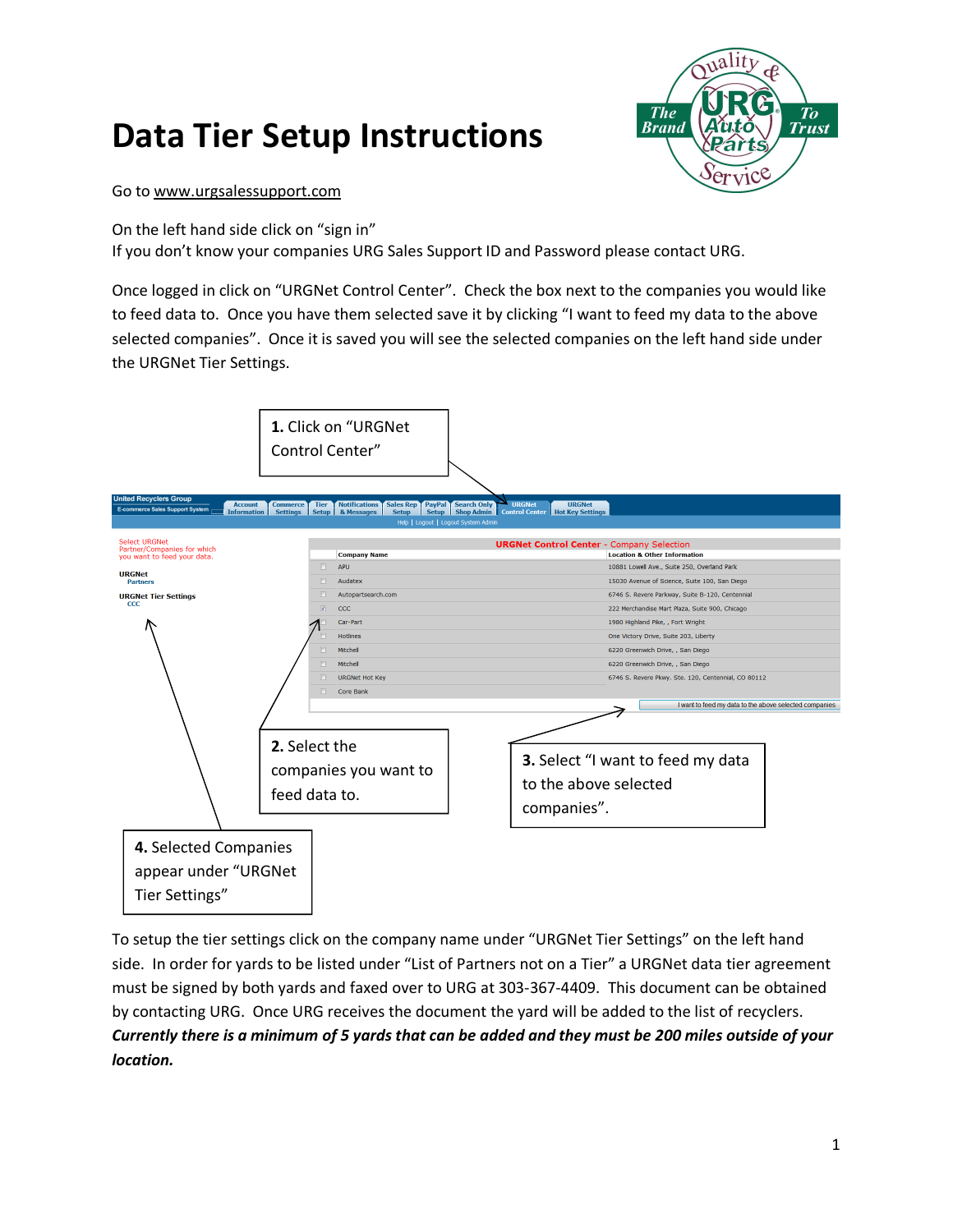To add yards to your tier settings click on the company name and choose what tier you would like to put them under.

- · Tier 0 this is only for multi-location yards. If you have multiple locations you would put your other locations under this tier.
- Tier  $1 3 -$  right now there is no difference between these tiers. It is here to make ordering the yards easier.

Once you have the yard(s) selected and the tier # than select "Add/Edit Selected Partners" and it will move the yards up to the designated tier.

| <b>United Recyclers Group</b><br><b>Account</b><br><b>Commerce</b><br><b>E-commerce Sales Support System</b><br><b>Settings</b><br><b>Information</b> | <b>Notifications</b><br><b>Sales Rep</b><br>PayPal<br><b>Tier</b><br><b>Setup</b><br>Setup  <br>& Messages<br><b>Setup</b><br>Help   Logout   Logout System Admin                                                                                                                     | <b>Search Only</b><br><b>URGNet</b><br><b>URGNet</b><br><b>Shop Admin</b><br><b>Control Center   Hot Key Settings</b> |                                |                                                                               |  |
|-------------------------------------------------------------------------------------------------------------------------------------------------------|---------------------------------------------------------------------------------------------------------------------------------------------------------------------------------------------------------------------------------------------------------------------------------------|-----------------------------------------------------------------------------------------------------------------------|--------------------------------|-------------------------------------------------------------------------------|--|
| <b>URGNet Settings:</b><br><b>URGNet</b><br><b>Partners</b><br><b>URGNet Tier Settings</b><br>$_{\rm ccc}$                                            | <b>Setup Regions - Partner Tier Selection for CCC</b><br>$\boxed{Go}$<br><b>Copy settings from this partner SELECT</b><br>۰<br><b>Instructions</b><br>Select Partners to be included in Tier, then click Save Changes at the bottom of this page<br><b>Add/Edit Selected Partners</b> |                                                                                                                       |                                |                                                                               |  |
|                                                                                                                                                       | <b>Partner Name</b><br>ID                                                                                                                                                                                                                                                             | <b>Location</b>                                                                                                       | <b>Tier</b><br><b>Priority</b> | <b>Action</b>                                                                 |  |
| 1. Click on the company or                                                                                                                            | List of Partners currently in the Tier 0 (Local Partners)                                                                                                                                                                                                                             |                                                                                                                       |                                |                                                                               |  |
| companies you would like                                                                                                                              | List of Partners currently in the Tier 1                                                                                                                                                                                                                                              |                                                                                                                       |                                |                                                                               |  |
|                                                                                                                                                       | List of Partners currently in the Tier 2                                                                                                                                                                                                                                              |                                                                                                                       |                                |                                                                               |  |
| to move to a tier.                                                                                                                                    | List of Partners currently in the Tier 3                                                                                                                                                                                                                                              |                                                                                                                       |                                |                                                                               |  |
|                                                                                                                                                       | List of Partners not on a Tier                                                                                                                                                                                                                                                        |                                                                                                                       |                                |                                                                               |  |
|                                                                                                                                                       | URG<br>Company                                                                                                                                                                                                                                                                        | <b>Address (Sort applied based on State)</b>                                                                          |                                |                                                                               |  |
|                                                                                                                                                       | <b>BB86</b><br>7 Brown's Auto Salvage                                                                                                                                                                                                                                                 | Bomoseen, VT 05732                                                                                                    | $0 -$<br>0                     | Add this to list of partners viewed on hot key                                |  |
|                                                                                                                                                       | Bow Auto Salvage, Inc<br><b>NH01</b>                                                                                                                                                                                                                                                  | Bow, NH 03304-3325                                                                                                    | $\overline{2}$                 | Add this to list of partners viewed on hot key                                |  |
|                                                                                                                                                       | A & P Auto Parts, Inc.<br><b>NY02</b>                                                                                                                                                                                                                                                 | Cicero, NY 13039-9424                                                                                                 | 13                             | Add this to list of partners viewed on hot key                                |  |
|                                                                                                                                                       | <b>NY12</b><br><b>Fiss Brothers Auto Parts</b>                                                                                                                                                                                                                                        | Watertown, NY 13601-5208                                                                                              | $0 -$                          | Add this to list of partners viewed on hot key                                |  |
|                                                                                                                                                       | Derry Brown's Used Auto Parts<br><b>NY16</b>                                                                                                                                                                                                                                          | Queensbury, NY 12804-3815                                                                                             | $0 -$                          | Add this to list of partners viewed on hot key                                |  |
|                                                                                                                                                       |                                                                                                                                                                                                                                                                                       |                                                                                                                       |                                | <b>Add/Edit Selected Partners</b>                                             |  |
|                                                                                                                                                       |                                                                                                                                                                                                                                                                                       |                                                                                                                       |                                |                                                                               |  |
|                                                                                                                                                       | under.                                                                                                                                                                                                                                                                                | 2. Choose which tier you<br>would like to put them                                                                    |                                | 3. Once you have them all<br>selected choose "Add/Edit<br>Selected Partners". |  |

Once you have them added to the tier list then select what priority you would like for each one. Once you have given each recycler a priority choose "Add/Edit Selected Partners". There will be a limit of 3 parts per part and interchange that will be tiered from your partners. It will tier the data in the order of yards you have selected. The next step will be seeing your part level markups for each recycler. To set your markups click on "Click to setup Part Level Markups". A new screen will open listing all of the part types that you can select to tier from your partner.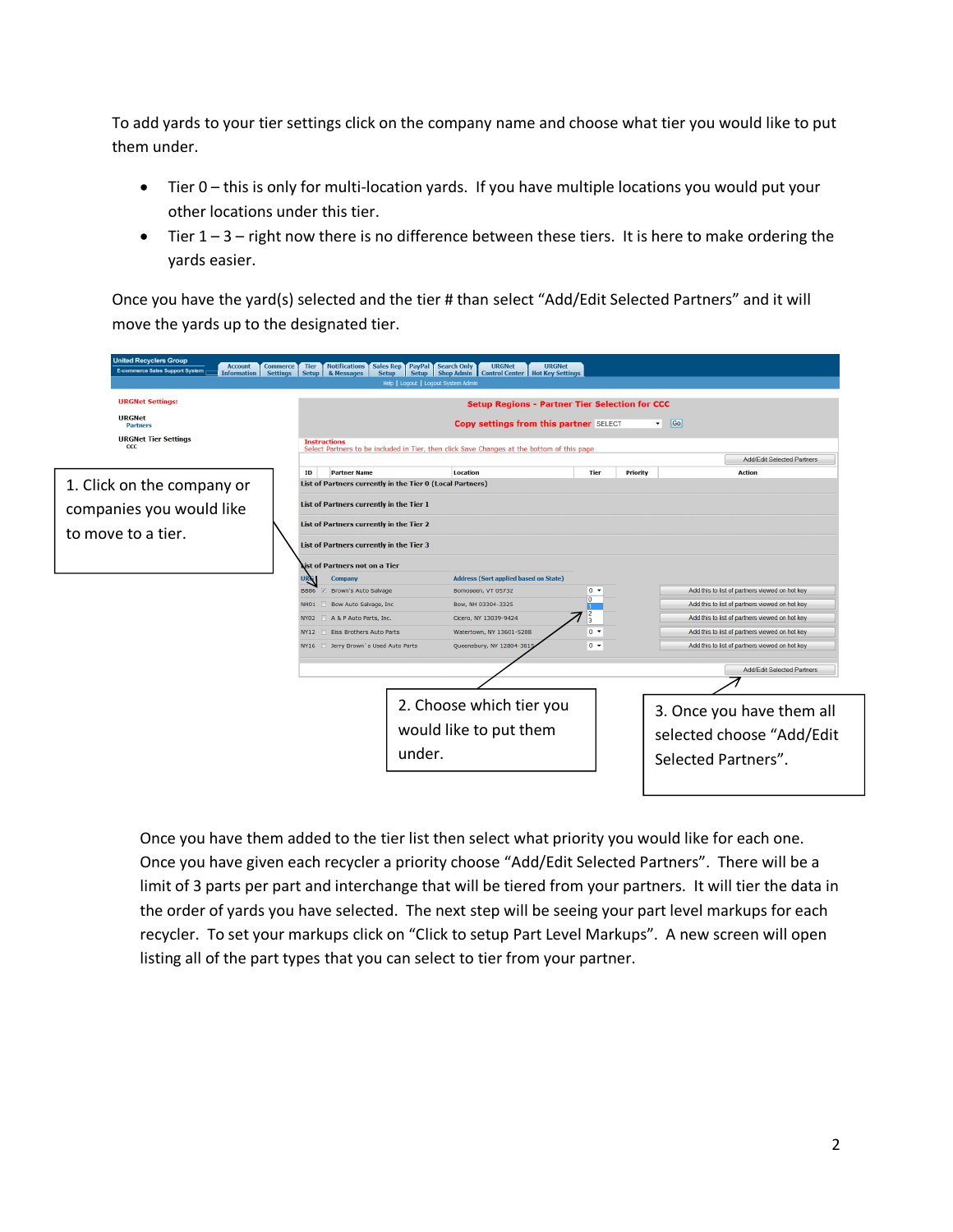| http://www.urgsalessupport.com/urgs_urgnet_partners_ Q - 圆 O X   @ URG E-Commerce S ><br>File Edit<br>View Favorites Tools Help                                                                                             |                                                                                                       |                                                                                                                |       |                 | n x                                                                                                                                                |
|-----------------------------------------------------------------------------------------------------------------------------------------------------------------------------------------------------------------------------|-------------------------------------------------------------------------------------------------------|----------------------------------------------------------------------------------------------------------------|-------|-----------------|----------------------------------------------------------------------------------------------------------------------------------------------------|
| <b>MESALE ARTICIPITY</b> See What's Hot 12/1 ▼ Get more Add-ons ▼ MESALE Commerce Sales S A chargested Sites ▼ <b>a</b> Amazon.com - Online Sh ● eBay Daily Deal ▼ a See What's Hot 12/1 ▼ ● Get more Add-ons ▼ ● URG E-Com |                                                                                                       |                                                                                                                |       |                 |                                                                                                                                                    |
| Setup Your Store: CHUCK'S AUTO SALVAGE, Inc.<br><b>United Recyclers Group</b><br><b>Account</b><br><b>Commerce</b><br><b>E-commerce Sales Support System</b><br><b>Information</b><br><b>Settings</b>                       | Tier<br><b>Notifications</b><br><b>Sales Rep</b><br><b>Setup</b><br><b>Setup</b><br>& Messages        | <b>URGNet</b><br>PayPal Search Only<br><b>URGNet</b><br>Setup   Shop Admin   Control Center   Hot Key Settings |       |                 | <b>Ve</b> Review Al Settings<br>Get more Add-ons<br>http://go.microsoft.com/fwlink/?LinkId=121315<br>Updated Wednesday, December 19, 2012, 3:36 PM |
|                                                                                                                                                                                                                             |                                                                                                       | Help   Logout   Logout System Admin                                                                            |       |                 |                                                                                                                                                    |
| <b>URGNet Settings:</b>                                                                                                                                                                                                     |                                                                                                       | <b>Setup Regions - Partner Tier Selection for CCC</b>                                                          |       |                 |                                                                                                                                                    |
| <b>URGNet</b><br><b>Partners</b>                                                                                                                                                                                            |                                                                                                       | <b>Copy settings from this partner SELECT</b>                                                                  |       |                 | $\bullet$ Go                                                                                                                                       |
| <b>URGNet Tier Settings</b><br>CCC                                                                                                                                                                                          | <b>Instructions</b>                                                                                   | Select Partners to be included in Tier, then click Save Changes at the bottom of this page                     |       |                 |                                                                                                                                                    |
|                                                                                                                                                                                                                             |                                                                                                       |                                                                                                                |       |                 | Add/Edit Selected Partners                                                                                                                         |
| 1. Select the priority                                                                                                                                                                                                      | ID<br><b>Partner Name</b>                                                                             | <b>Location</b>                                                                                                | Tier  | <b>Priority</b> | <b>Action</b>                                                                                                                                      |
| for each recycler.                                                                                                                                                                                                          | List of Partners currently in the Tier 0 (Local Partners)<br>List of Partners currently in the Tier 1 |                                                                                                                |       |                 |                                                                                                                                                    |
|                                                                                                                                                                                                                             | NH01 V Bow Auto Salvage, Inc                                                                          | Bow, NH 03304-3325                                                                                             | $1 -$ | $2 -$           | <b>Click to setup part level markups</b>                                                                                                           |
|                                                                                                                                                                                                                             | NY02 Z A & P Auto Parts, Inc.                                                                         | Cicero, NY 13039-9424                                                                                          | $1 -$ | $3 - 7$         | <b>Click to setting part level markups</b>                                                                                                         |
|                                                                                                                                                                                                                             | NY12 V Eiss Brothers Auto Parts                                                                       | Watertown, NY 13601-5208                                                                                       | $1 -$ | $4 - 7$         | <b>Click to setup part level markups</b>                                                                                                           |
|                                                                                                                                                                                                                             | NY16 7 Jerry Brown's Used Auto Parts                                                                  | Queensbury, NY 12804-3815                                                                                      | $1 -$ | $5 -$           | <b>Click to setup part level markups</b>                                                                                                           |
|                                                                                                                                                                                                                             | List of Partners currently in the Tier 2                                                              |                                                                                                                |       |                 |                                                                                                                                                    |
|                                                                                                                                                                                                                             | List of Partners currently in the Tier 3                                                              |                                                                                                                |       |                 |                                                                                                                                                    |
|                                                                                                                                                                                                                             | List of Partners not on a Tier                                                                        |                                                                                                                |       |                 |                                                                                                                                                    |
|                                                                                                                                                                                                                             | <b>URG</b><br>Company                                                                                 | <b>Address (Sort applied based on State)</b>                                                                   |       |                 |                                                                                                                                                    |
|                                                                                                                                                                                                                             | <b>BB86</b><br>Brown's Auto Salvage                                                                   | Bomoseen, VT 05732                                                                                             | $0 -$ |                 | Add this to list of partners viewed on hot key                                                                                                     |
|                                                                                                                                                                                                                             |                                                                                                       |                                                                                                                |       |                 | <b>Add/Edit Selected Partners</b>                                                                                                                  |
| Home Page   Process Orders   Management Reports   Learn More   Help   System Login                                                                                                                                          |                                                                                                       |                                                                                                                |       |                 |                                                                                                                                                    |
|                                                                                                                                                                                                                             |                                                                                                       |                                                                                                                |       |                 | 3. Select the part types                                                                                                                           |
|                                                                                                                                                                                                                             |                                                                                                       | 2. To save select "Add/Edit<br>Selected Partners".                                                             |       |                 | and part level markups<br>you would like for each<br>recycler.                                                                                     |

The default is no parts selected. You can select all part types and set one percent or dollar markup otherwise you can select individual parts and add specific markups to each part.

## **To select all part types with one percent or dollar markup:**

| File                                                                                     | $\Theta$ http://www.urgsalessupport.com/urgs_buckettier_mapp $\Omega \times \mathbb{R} \bullet X$ / $\Theta$ URG E-Commerce Sale $\Theta$ urgsalessupport.com $\times$<br>Edit View Favorites Tools Help      | <b>M</b> Domain Names, Web Hos W MSN (2) W MSN (2) HP Games - Top Games ▼ 8 Suggested Sites ▼ 8 Amazon.com - Online Sh 8 eBay Daily Deal ▼ 8 Get What's Hot 12/1 ▼ 8 Get more Add-ons ▼ 8 URG E-Commerce Sales S | $-$ 0 $\mathbf{X}$<br>n ★ <u>Ω</u>                                  |
|------------------------------------------------------------------------------------------|---------------------------------------------------------------------------------------------------------------------------------------------------------------------------------------------------------------|------------------------------------------------------------------------------------------------------------------------------------------------------------------------------------------------------------------|---------------------------------------------------------------------|
| $\overline{\mathsf{v}}$                                                                  | ID: PA05 - Partner Name: Bow Auto Salvage, Inc<br><b>List of Part Types currently assigned</b><br><b>Copy Settings</b><br>Copy settings from: Select<br>$\blacktriangledown$<br><b>Part Type</b><br>Markup Ty | 1. Select all parts by checking the box.                                                                                                                                                                         | Add/Edit Selected Part Types<br><b>Exclude</b><br><b>Max Markup</b> |
| <b>Karkup Type:</b><br>Part Type<br>$ J $ 234<br>V 682<br>$V$ 679<br>$\triangledown$ 680 | List of Part Types not assigned yet<br>Min: 0<br>Markup: 0<br>Max: 0<br>Percentage<br>Flat<br>AC Compressor<br><b>AC Condenser</b><br><b>AC Evaporator</b>                                                    | 2. Select if you would like a percent or                                                                                                                                                                         |                                                                     |
| $\vee$ 681<br>$ V $ 683<br>$V$ 253<br>$\sqrt{2}$ 319<br>$ 7 $ 336<br>$\sqrt{341}$        | <b>AC Evaporator Housi</b><br><b>AC Hoses</b><br>Air Bag<br>Air Cleaner<br>Air Flow Meter<br><b>Air Injection Pump</b>                                                                                        | dollar markup for all parts selected.<br>3. Enter in the amount to markup by                                                                                                                                     |                                                                     |
| $\triangledown$ 601<br>$ v $ 661<br>$ v $ 645<br>$\sqrt{545}$<br>$\sqrt{2}$ 139          | Alternator<br>Amplifier Speakers<br>Antenna<br><b>Anti-lock Brake Pts</b><br>A Pillar                                                                                                                         | percent or dollar. Note. 30 for 30% or<br>30 for \$30.00.                                                                                                                                                        |                                                                     |
| $\sqrt{414}$<br>$\triangledown$ 435<br>$\triangledown$ 434<br>$\sqrt{437}$               | A.T. Oil Cooler<br><b>Axle Assembly Rr</b><br>Axle Assy Fr (4WD)<br><b>Axle Housing</b>                                                                                                                       | 4. Select "Add/Edit Selected Part<br>Types".                                                                                                                                                                     |                                                                     |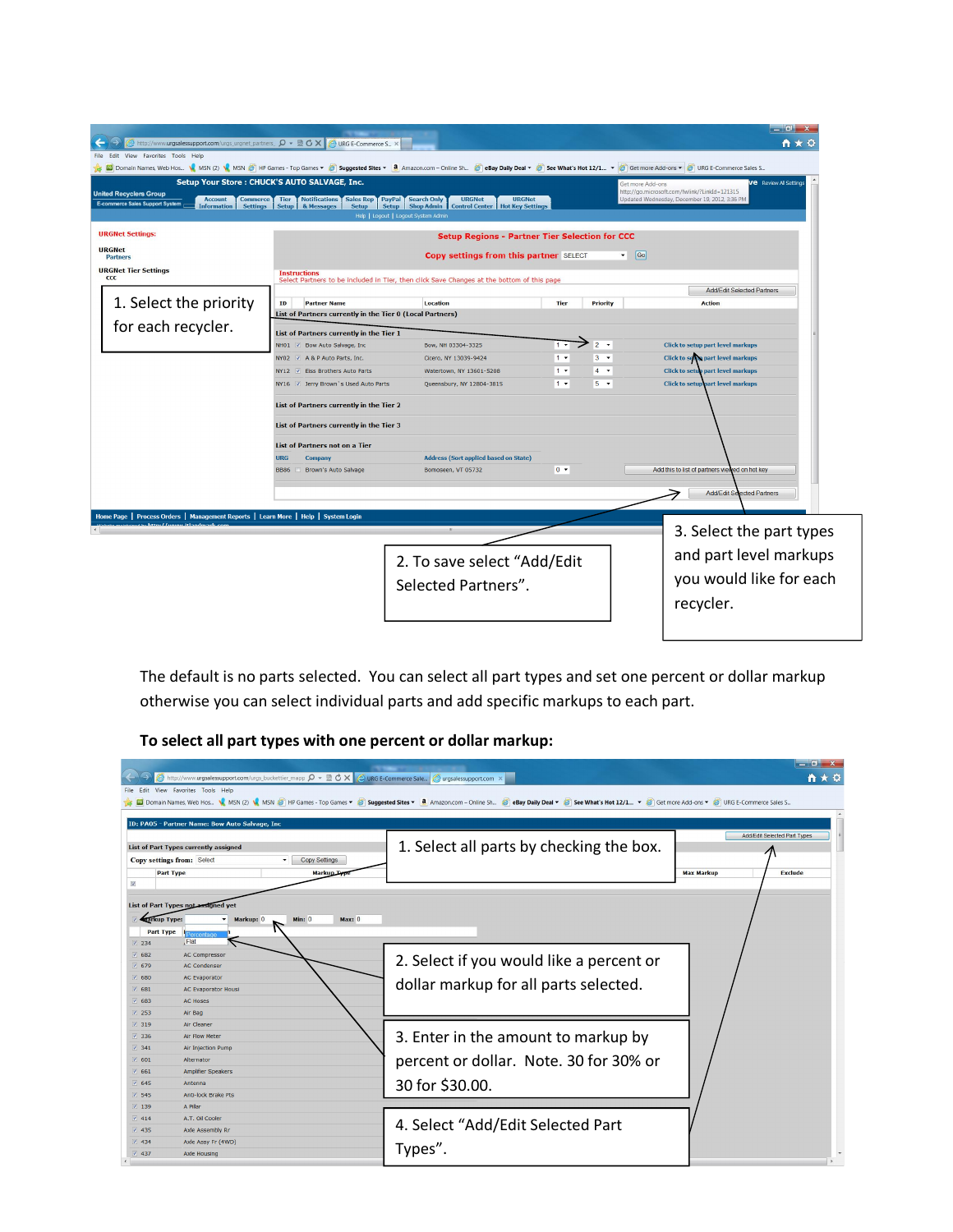**To select individual parts and apply specific settings:**



Once parts have been selected they will appear in the "List of Part Types current assigned". All the parts can be indiv. modified by changing a setting and choosing "Add/Edit Selected Part Types" in the top right hand corner. When you are done setting up your markups you can simply close the screen by hitting the X in the top right hand corner of the page.

#### **Copy markup settings from one recycler to another:**

Once you have completed the setup for one recycler you can copy those settings to another recycler. To do this click on "Click to setup part level markups" next to the recycler that you would like to setup. Once the screen opens at the top of the page there is an option of "Copy settings from:". When you chose the arrow down it will give you a list of recyclers and choose the recycler you would like to copy settings from. Once selected choose "Copy Settings" and it will copy the settings from this recycler. Once done just exit out of the page by selecting the X at the top right hand corner of the screen.